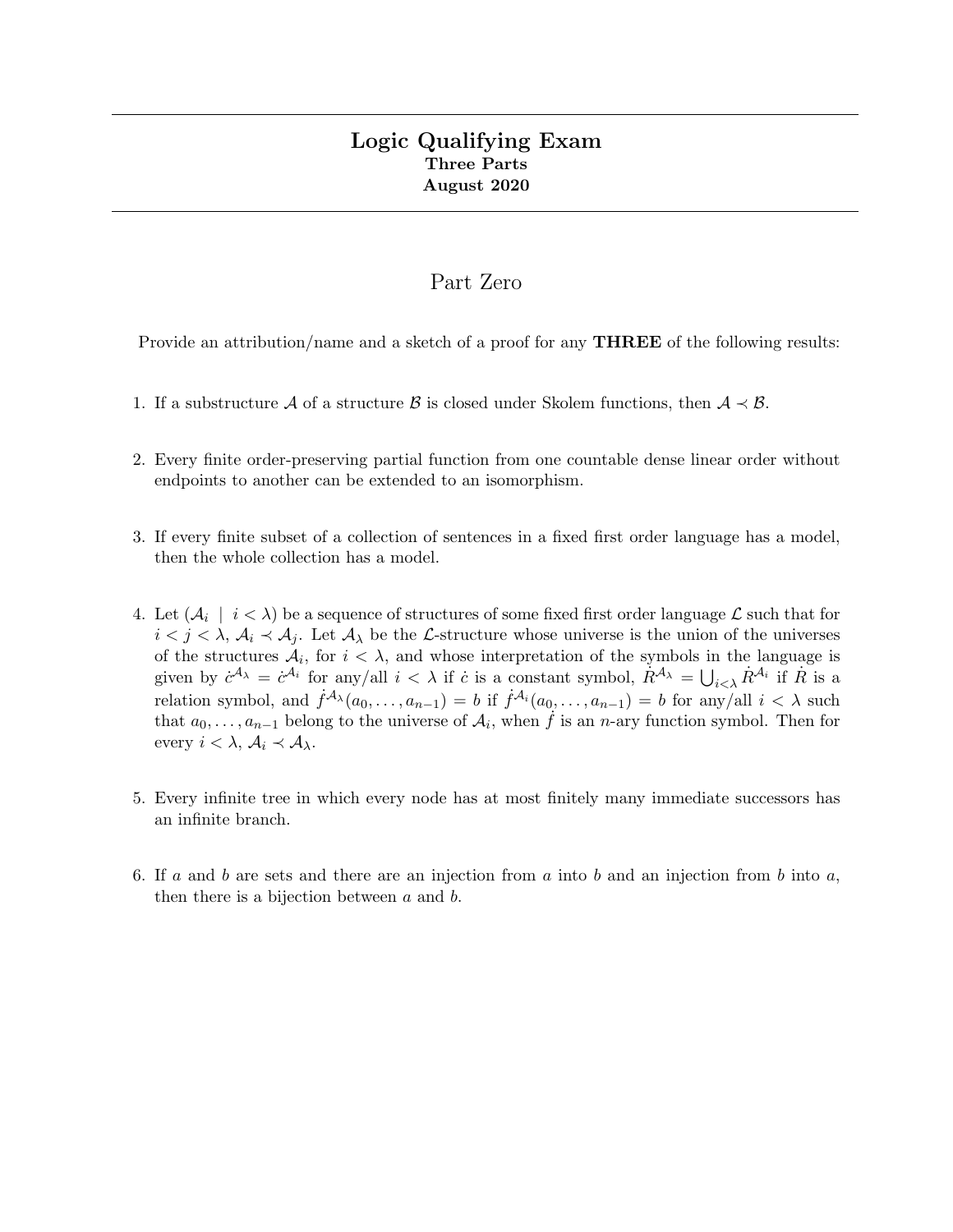## Part One

Do **THREE** of the following six problems. All syntax below is assumed to be first order, with equality as a logical symbol (i.e. always part of any of the languages considered).

- 1. Assume that a sentence  $\varphi$  and a theory T have exactly the same models. Prove that there is a finite subset  $S \subseteq T$  such that  $\varphi$  and S have exactly the same models.
- 2. Prove that the ordering of the rationals is an elementary substructure of the ordering of the reals. [You may skip the calculational details if you explain the principle well enough.]
- 3. Suppose L is a language whose single non-logical symbol is a binary relation symbol E. Consider the L-theory  $T$  of all L-structures in which  $E$  defines an equivalence relation with infinitely many  $E$ -classes, such that every  $E$ -class is infinite.
	- (a) Write down an L-axiomatization of T.
	- (b) Describe the countable models of T.
	- (c) How many are there (up to isomorphism)?
	- (d) Conclude what you can from this about the completeness of T.
- 4. Let T be the theory of vector spaces over Q—in a language that contains a constant 0, a binary function symbol +, both with the natural interpretation, and for each  $q \in \mathbb{Q}$  a unary function symbol  $f_q$  representing scalar multiplication by q.
	- (a) Show that  $T$  is a complete theory
	- (b) with quantifier elimination.
	- (c) Is  $T \omega$ -categorical? [Justify your answer.]
- 5. Let L be the language with a single non-logical symbol, a binary relation E. Let T be the theory stating that  $E$  is an equivalence relation with exactly three classes all of which are infinite. Show that  $T$  has quantifier elimination.
- 6. Let  $M_i$ ,  $i \in \omega$ , be finite L-structures. Let U be an ultrafilter on  $\omega$ . Show that in the ultraproduct  $M = (\Pi_{i \in \omega} M_i)/U$  there is no formula  $\varphi(x, y)$  which defines an infinite linear order with no largest element.